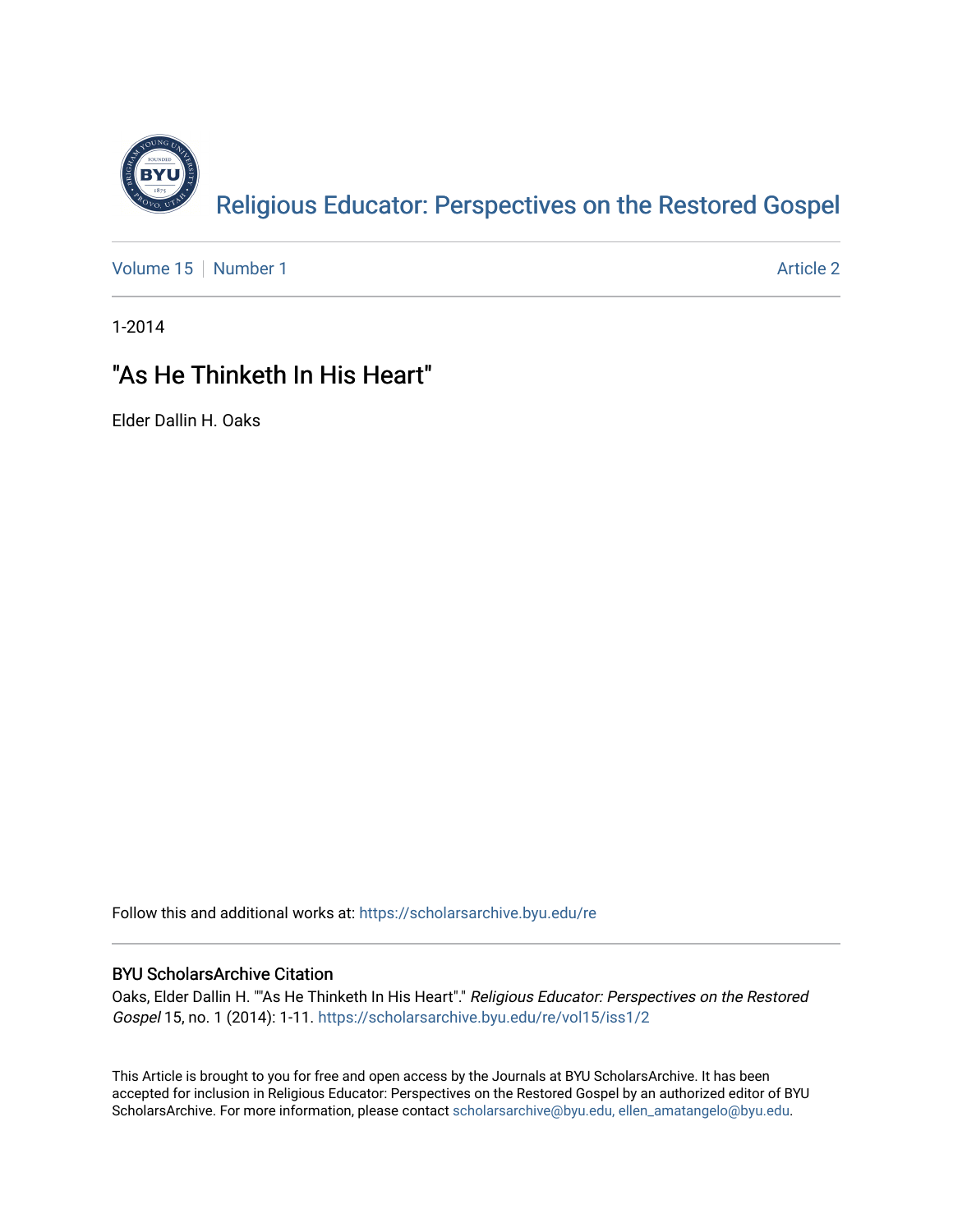

© Intellectual Reserve, Inc. © Intellectual Reserve, Inc.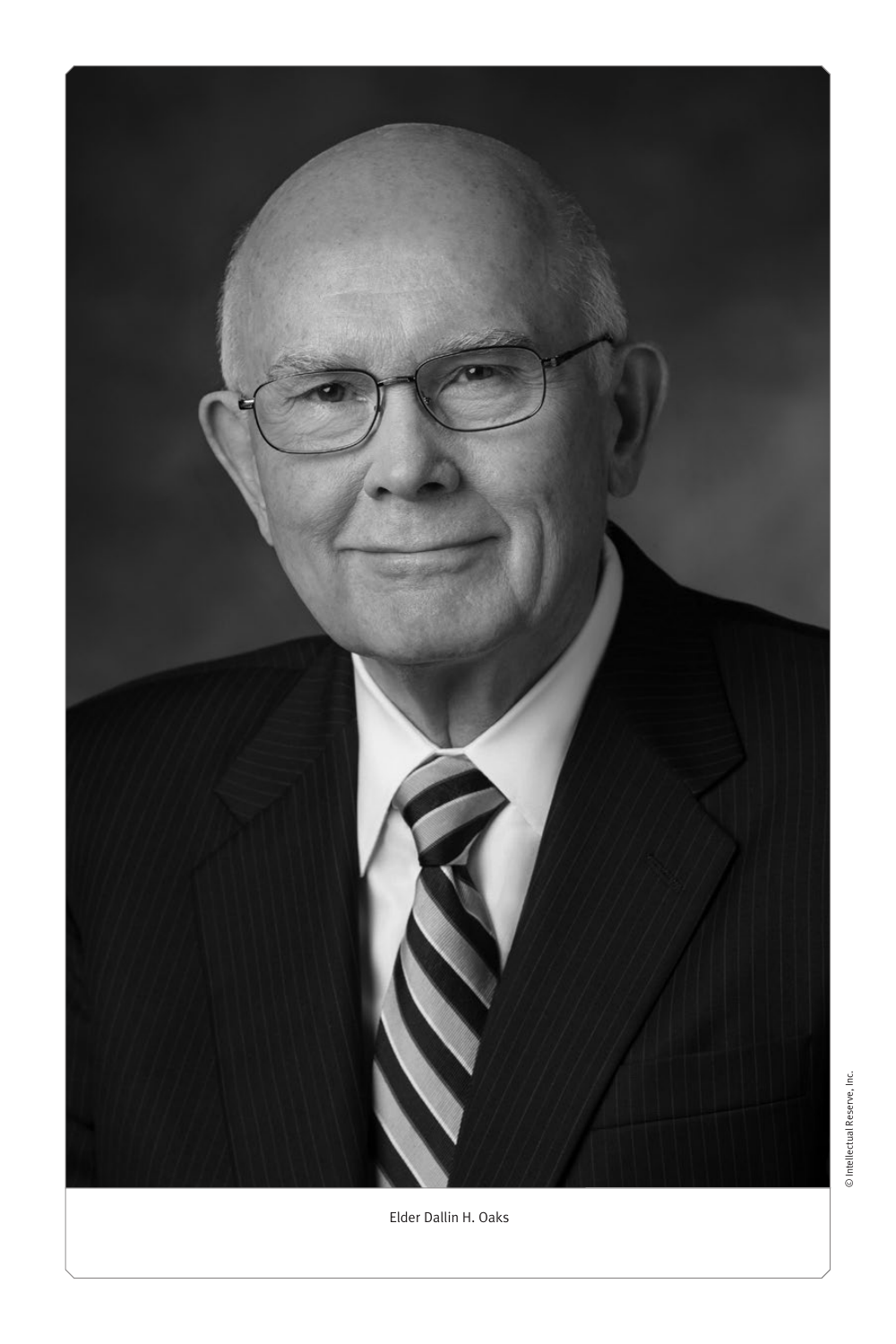# *"As He Thinketh in His Heart"*

elder dallin h. oaks

Elder Dallin H. Oaks is a member of the Quorum of the Twelve Apostles.

*The following address was given at a Church Educational System Evening with a General Authority devotional on February 8, 2013.*

My dear fellow servants, my interest in the teaching of our youth is long-standing. In 1967—before many of you were born—our oldest daughter began attending early-morning seminary in Chicago. During most of over forty-five years since that time, I have had children, grandchildren, and now a great-granddaughter attending seminary, institute, or a university in the Church Educational System. As teachers, as staff and administrators, as CES missionaries, and as the companions of these servants of the Lord, your responsibilities are vital to preparing the rising generation for their responsibilities in the Church and kingdom of God.

**I.**

Our young people are amazing in their faith and their devotion to what is good and right. Measured by any righteous criteria, they are superior. For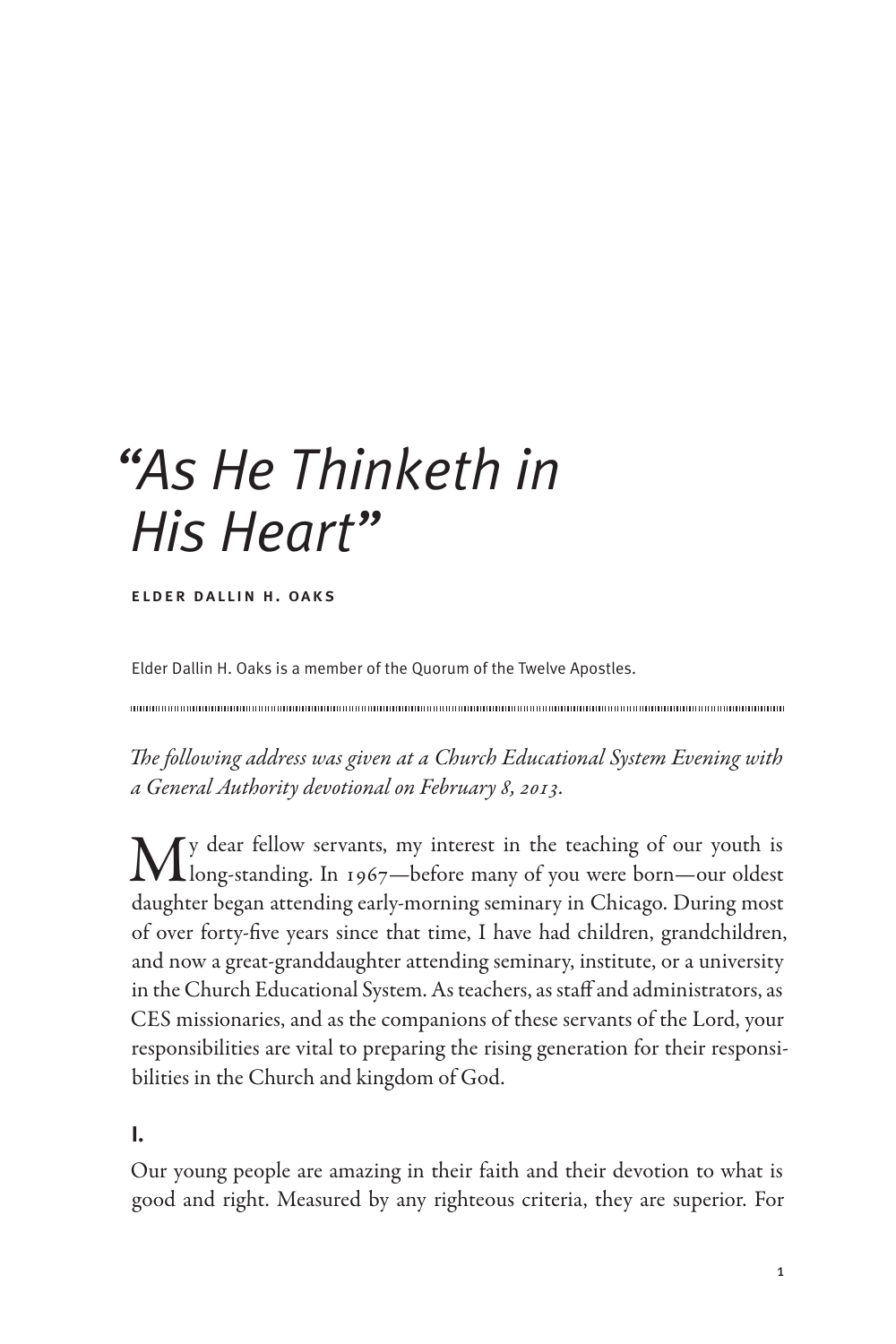example, a recent study showed that the percent of young Mormons who stay true to their faith and regularly attend Church services is the highest of any faith group in America.<sup>1</sup> I believe our youth and young adults are better than any earlier generation. Yet they still need our help to reinforce them against the diversions and evils that surround them, which are intense and persuasive. In an address to this same CES audience nearly a decade ago, President Boyd K. Packer observed that "the world is spiraling downward at an everquickening pace."2 And in rededicating the Boise Idaho Temple in November 2012, President Thomas S. Monson declared that our young members "walk in a world saturated with the sophistries of Satan."3

The difficulties faced by gospel teachers—parents or those called or employed—are magnified by the modern technology to which their young students have instant access. As Sister Julie B. Beck, former Relief Society general president, described a few years ago, "There are media messages everywhere that are anti-family, and our young people are very connected with media. . . . Increasingly, our youth are seeing no reason to form a family or get married in spite of all the teaching you give them. They are being desensitized about the need to form eternal families."4

I will speak about some of these anti-family messages and suggest some things we can teach to counteract them. In the context of your sequential scripture teaching, you are responsible to teach the basic doctrine of marriage and the family. My message is intended to help you in that effort. I seek to add to the remarkable, heaven-inspired recent outpouring of helps to strengthen our young members' role in hastening the work of the Lord in these last days.<sup>5</sup>

#### **II.**

Sometimes the most important things we can teach—the things most needed by our students—are things we teachers tend to take for granted. We can neglect to teach simple, basic truths because we assume they are understood by all. For example, consider the fundamental importance of this basic Bible truth taught by the prophet Isaiah: "For my thoughts are not your thoughts, neither are your ways my ways, saith the Lord. For as the heavens are higher than the earth, so are my ways higher than your ways, and my thoughts than your thoughts" (Isaiah 55:8–9).

Second Nephi chapter 9 has a similar teaching about the foolishness of learned men who set aside the counsel of God (see 2 Nephi 9:28). And in the book of Luke we read Jesus's response to the Pharisees who "derided" Him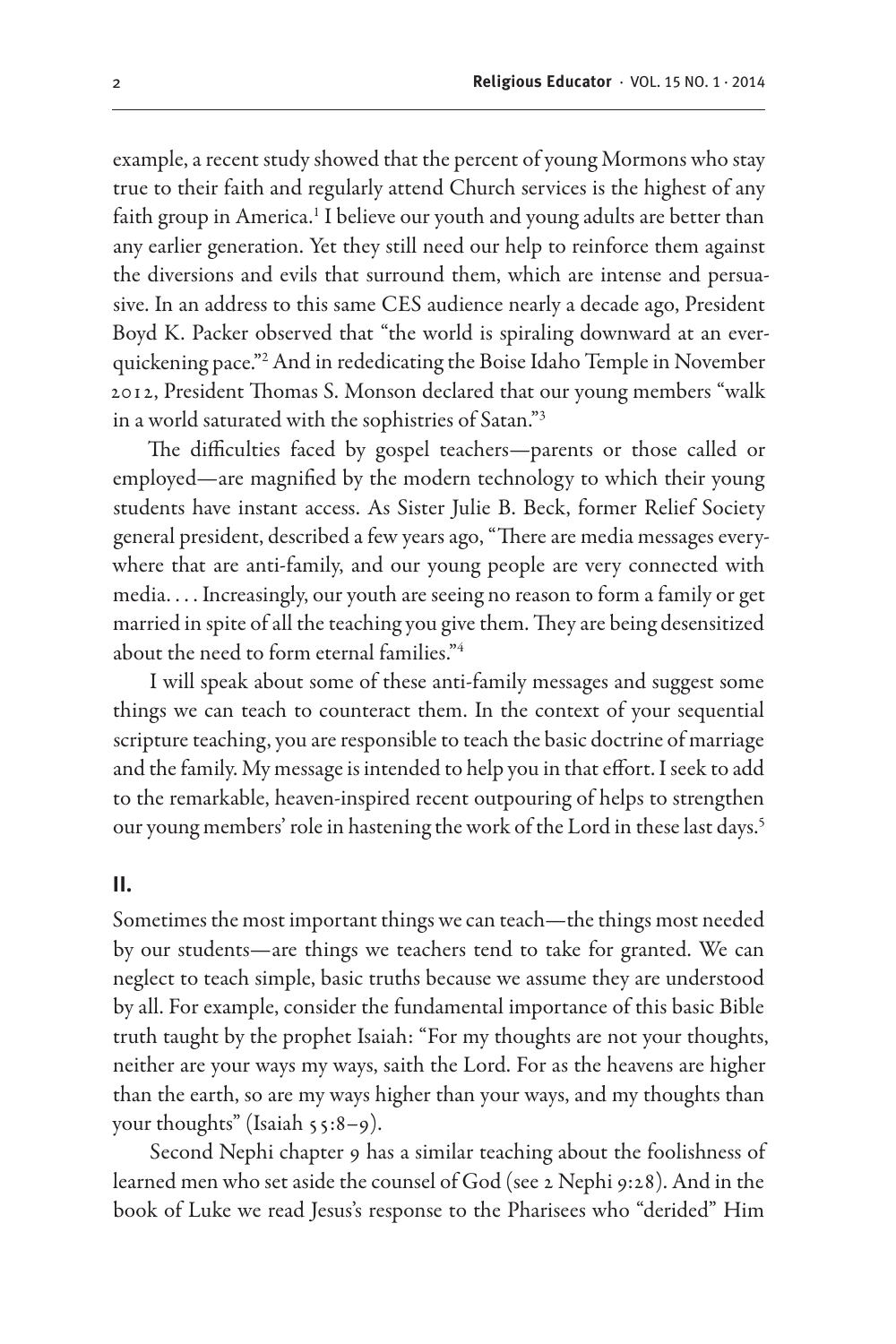for His teachings: "Ye are they which justify yourselves before men; but God knoweth your hearts: for that which is highly esteemed among men is abomination in the sight of God" (Luke  $16:14-15$ ).

From these scriptures, I conclude that followers of Christ think differently than others. I was introduced to that idea as a young man studying law at the University of Chicago. Raised in Mormon country with little contact with persons of other beliefs, I was intrigued when I learned that a part-time worker in our law library was studying for the ministry, pursuing the degree Doctor of Divinity. Imagine my surprise when I learned in our conversations that while he believed that Jesus Christ was "a great teacher," he did not believe that He was the divine Son of God.

"What church do you belong to?" I naively asked him.

"Oh, it doesn't matter," he replied. "I'll take any position that offers me a good situation—teaching, preaching, or counseling."

This man desired to do what he saw as good, but he lacked the fundamental, underlying belief in the Father, the Son, and the Holy Ghost that I assumed was believed by all Christians. When it came to the purpose and practice of religion, he obviously thought differently than I.

That is my subject. I will describe the reality and significance of the fact that on many important subjects involving religion, Latter-day Saints think differently than many others.

#### **III.**

When I say that Latter-day Saints "think differently," I do not suggest that we have a different way of reasoning in the sense of how we think. I am referring to the fact that on many important subjects, our assumptions—our starting points or major premises—are different from many of our friends and associates. They are also different from many assumptions currently used in the media and in other common discourse. For example, because Latter-day Saints know our Heavenly Father's plan for His children, we know that this mortal life is not a one-act play sandwiched between an unknowable past and an uncertain future. This life is like the second act in a three-act play. Its purpose is defined by what is revealed about our spiritual existence in act 1 and our eternal destiny in act 3. Because of our knowledge of this plan and other truths that God has revealed, we start with different assumptions than those who do not share our knowledge. As a result, we reach different conclusions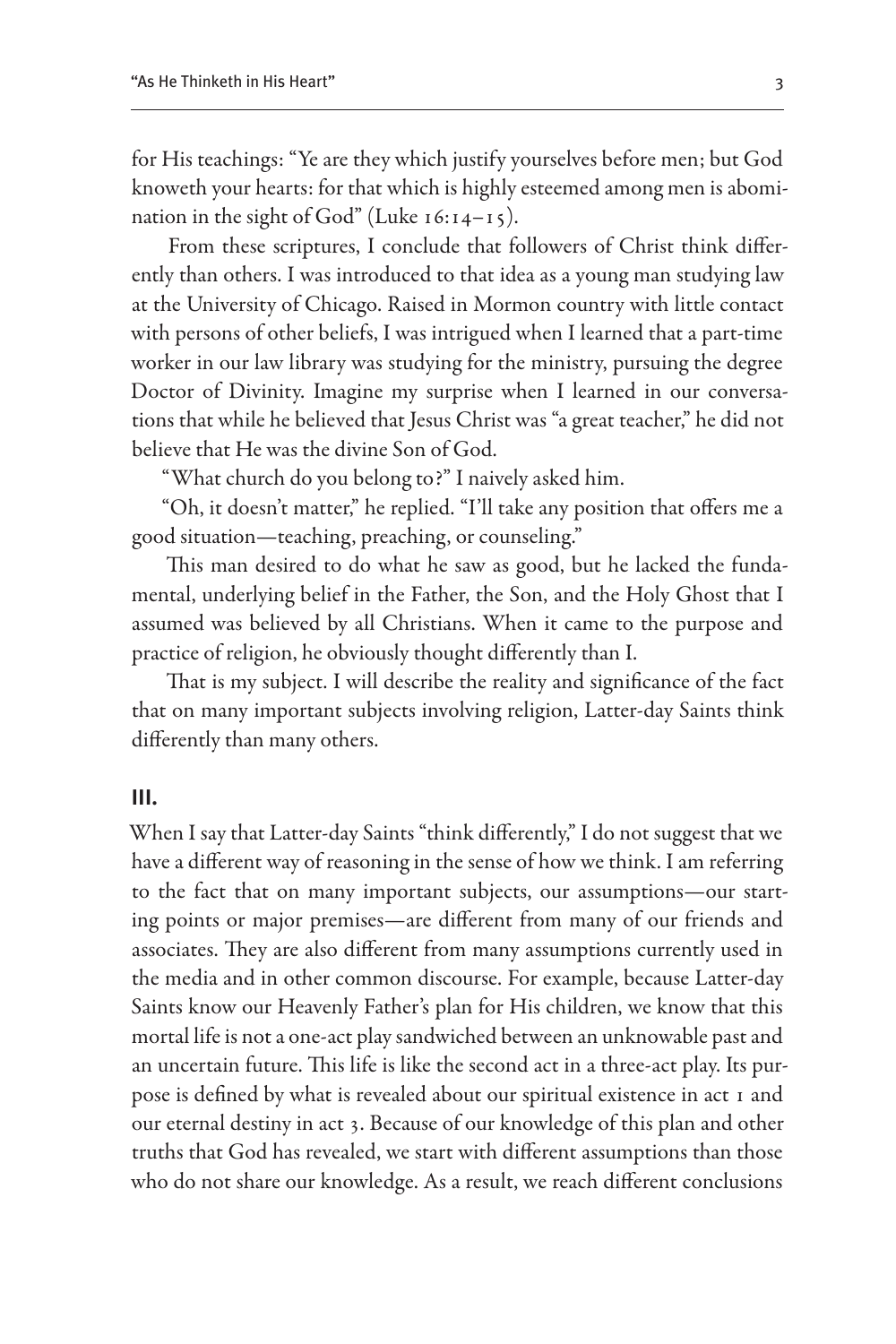on many important subjects that others judge only in terms of their opinions about mortal life.

In some ways our experience is the same as the Apostle Peter's recorded in the sixteenth chapter of Matthew. Jesus taught His Apostles that He would soon go to Jerusalem and suffer many things from the elders and chief priests and scribes and finally be killed.

"Then Peter took him, and began to rebuke him, saying, Be it far from thee, Lord: this shall not be unto thee. But he turned, and said unto Peter, Get thee behind me, Satan: thou art an offence unto me: for thou savourest not the things that be of God, but those that be of men" (Matthew 16:22–23).

Peter did not savor "the things that be of God, but those that be of men" when he argued that Jesus would not be killed in Jerusalem. By reasoning from the wisdom of men, he reached the wrong conclusion. If, on that occasion, Peter had reasoned from "the things that be of God"—from the plan that required the Savior to die—he would not have been chastened. Then he would have had what the scriptures describe as the "mind of the Lord" or the "mind of Christ" (Romans 11:34; 1 Corinthians 2:16; D&C 102:23; see also 2 Nephi 9:39), which includes the ability to understand and think clearly about the application of eternal gospel truths and teachings to the various circumstances we face in mortality.

We live in a world where many advocate and practice things that are contrary to "the things that be of God"—His plan of salvation. This produces much of the misunderstanding and opposition our young people face from friends and associates. For example, we are surrounded by associates and a culture that maintain that it is not wrong to have sexual relations without being married. A recent survey reports that 53 percent of the American public believes this.<sup>6</sup> Similarly, in my conference talk in October 2012, I cited the fact that in a recent period, 41 percent of all births in the United States were to women who were not married.<sup>7</sup> Most of these births were to couples that were cohabiting—living together outside of marriage. Couples giving birth to children and raising them without being married is common and accepted by many.

How should our youth respond when their associates and even their classroom teachers conclude that marriage is not important anymore and that children suffer no disadvantage if their parents are not married? Similarly, how should they respond to familiar proposals to redefine the family?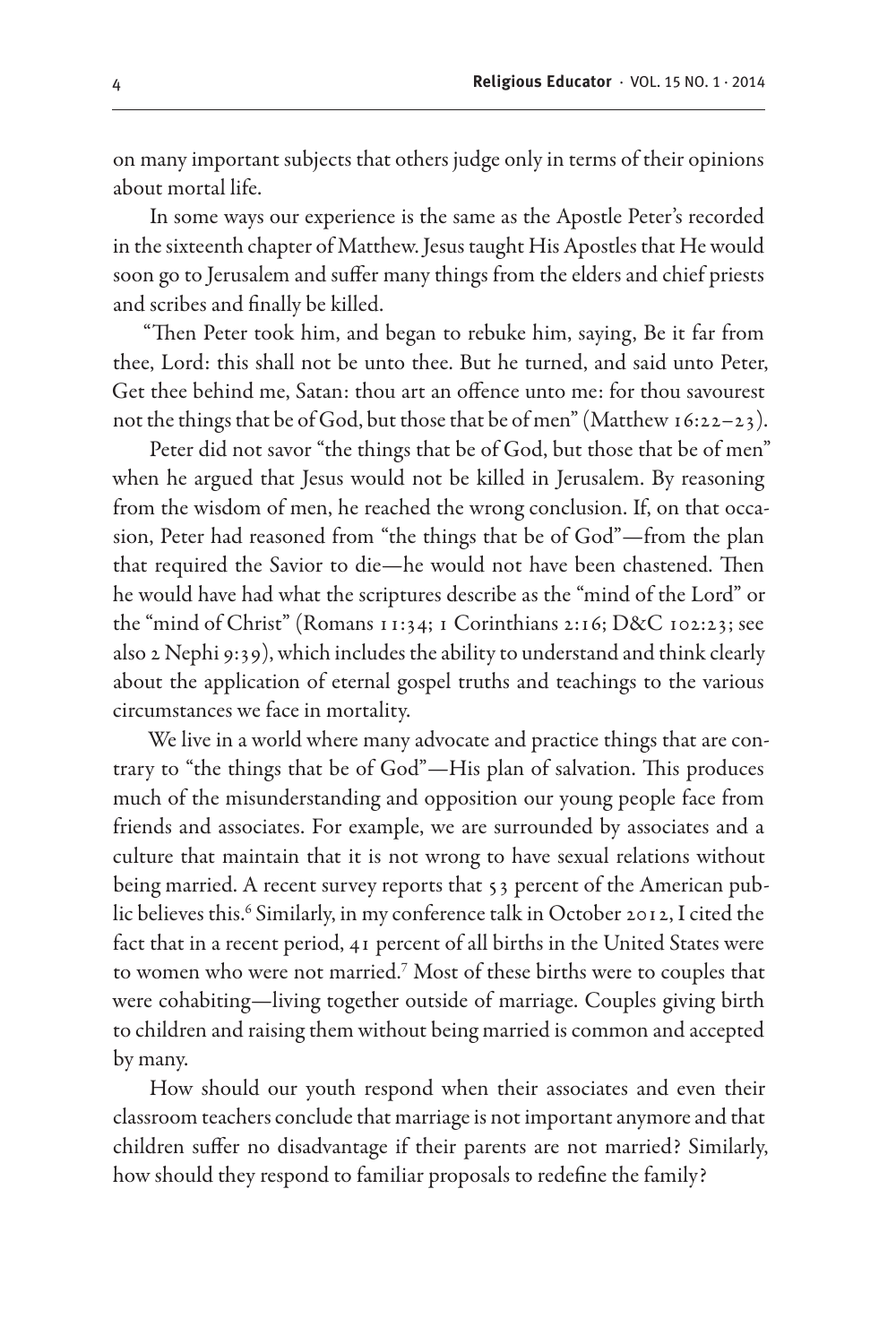I suggest that it may be preferable for our young people to refrain from arguing with their associates about such assertions or proposals. They will often be better off to respond by identifying the worldly premises or assumptions in the assertions they face and then by identifying the different assumptions or premises that guide the thinking of Latter-day Saints. This won't elicit agreement from persons who don't share our faith, but it can move the discussion away from arguing over conclusions to identifying the real source of disagreement.

Here is another illustration: A powerful and influential modern school of thought is "moral relativism," the idea that there is no absolute right or wrong. Behind that idea is the assumption that there is no God or, if there is a God, that He has given no commandments that apply to us today. That idea puts its adherents in the same position as the unfortunate people the prophet Mormon described as "without Christ and God in the world; . . . driven about as chaff before the wind" (Mormon 5:16).

Latter-day Saints obviously begin with a different premise: there is a God who is the source of eternal law, and He has given commandments that establish a right and a wrong for many choices. Also, in the third act of His eternal plan, we will be held accountable for the extent to which our mortal deeds and desires have been in harmony with those commandments. We oppose moral relativism, and we must help our youth avoid being deceived and persuaded by reasoning and conclusions based on its false premises.

#### **IV.**

Where do we look for the premises with which we begin our reasoning on the truth or acceptability of various proposals? We anchor ourselves to the word of God, contained in the scriptures and in the teachings of modern prophets. Unless we are anchored to these truths as our major premises and assumptions, we cannot be sure that our conclusions are true. Being anchored to eternal truth will not protect us from the tribulation and persecution Jesus predicted (see Matthew 13:21), but it will give us the peace that comes from faith in Jesus Christ and the knowledge that we are on the pathway to eternal life. Remind your students of the following teachings, which are the starting points for our thinking about many modern trends and advocacies.

We think differently about family issues than many people in the world because of what we know about the eternal purpose and nature of our family relationships. Our family proclamation states that "marriage between a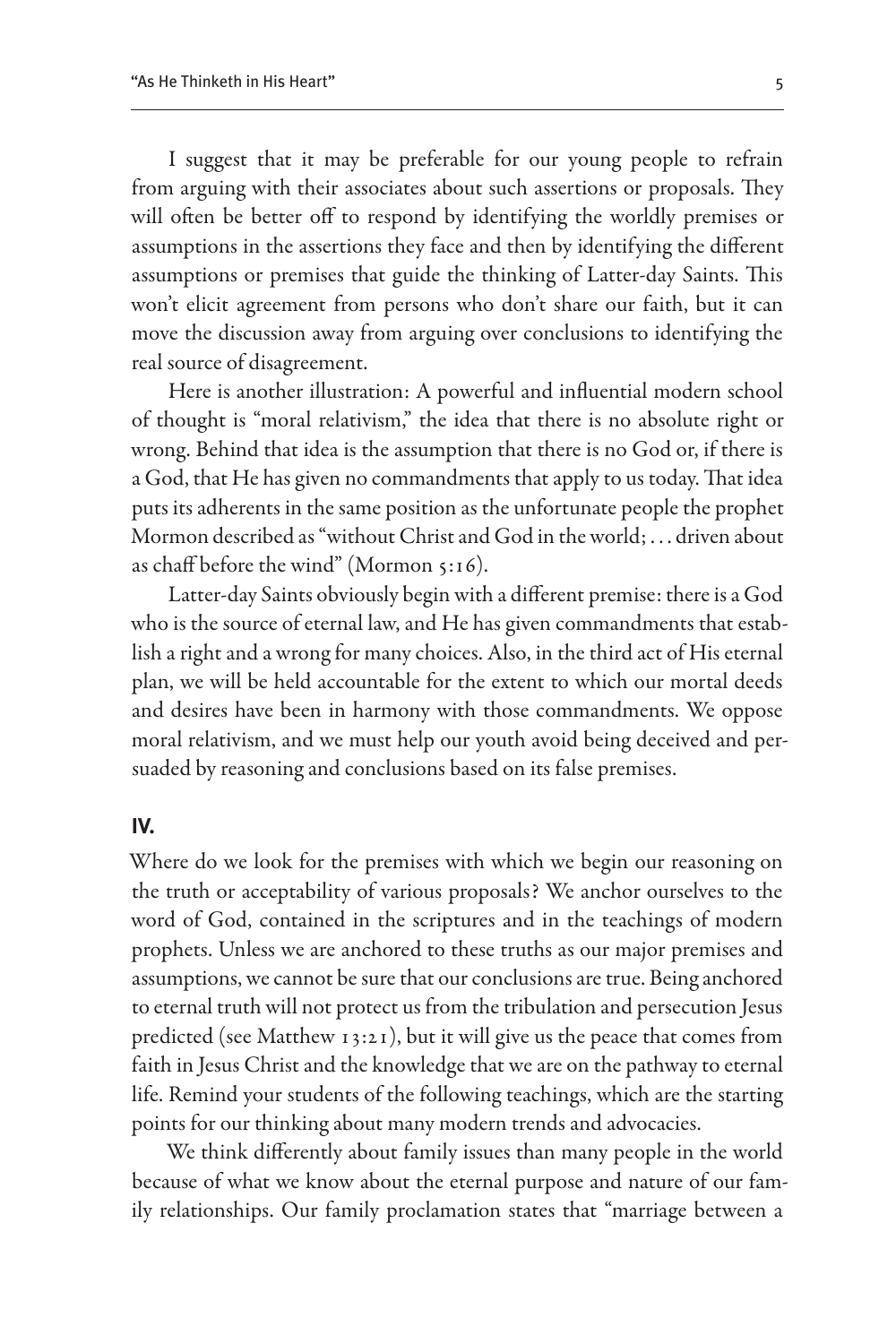man and a woman is ordained of God" and that "the family is central to the Creator's plan for the eternal destiny of His children."8 Knowing that marriage between a man and a woman is essential to God's eternal plan, Latter-day Saints persist in the time-honored religious principle that marriage is foremost an institution for the procreation and raising of children. We also adhere to the proven experience that marriage is the best institution for the economic, political, and moral well-being of the human family. As President Spencer W. Kimball said many years ago, "We know that when things go wrong in the family, things go wrong in every other institution in society."9

We reject the modern idea that marriage is a relationship that exists primarily for the fulfillment of the individuals who enter into it, with either one of them being able to terminate it at will. We focus on the well-being of children, not just ourselves.

Our Church handbook explains, "By divine design, both a man and a woman are essential for bringing children into mortality and providing the best setting for the rearing and nurturing of children."10

Our family proclamation declares, "Children are entitled to birth within the bonds of matrimony, and to be reared by a father and a mother who honor marital vows with complete fidelity."<sup>11</sup>

Our belief that we are commanded to "honor marital vows with complete fidelity" introduces the next fundamental premise stated in the family proclamation: "God has commanded that the sacred powers of procreation are to be employed only between man and woman, lawfully wedded as husband and wife."12

This declaration is not politically correct, but it is true, and we are responsible to teach and practice its truth. That obviously sets us against many assumptions and practices in today's world—the birth of millions of innocent children to unwed mothers being only one illustration.

The next basic truth I quote from the family proclamation is a principle whose implications go far beyond what many of our youth realize. It requires careful attention and inspired teaching: "Gender is an essential characteristic of individual premortal, mortal, and eternal identity and purpose."13

The eternal characteristic of gender has many consequences. One is explained in this statement from *Handbook 2*: "The nature of male and female spirits is such that they complete each other. Men and women are intended to progress together toward exaltation."14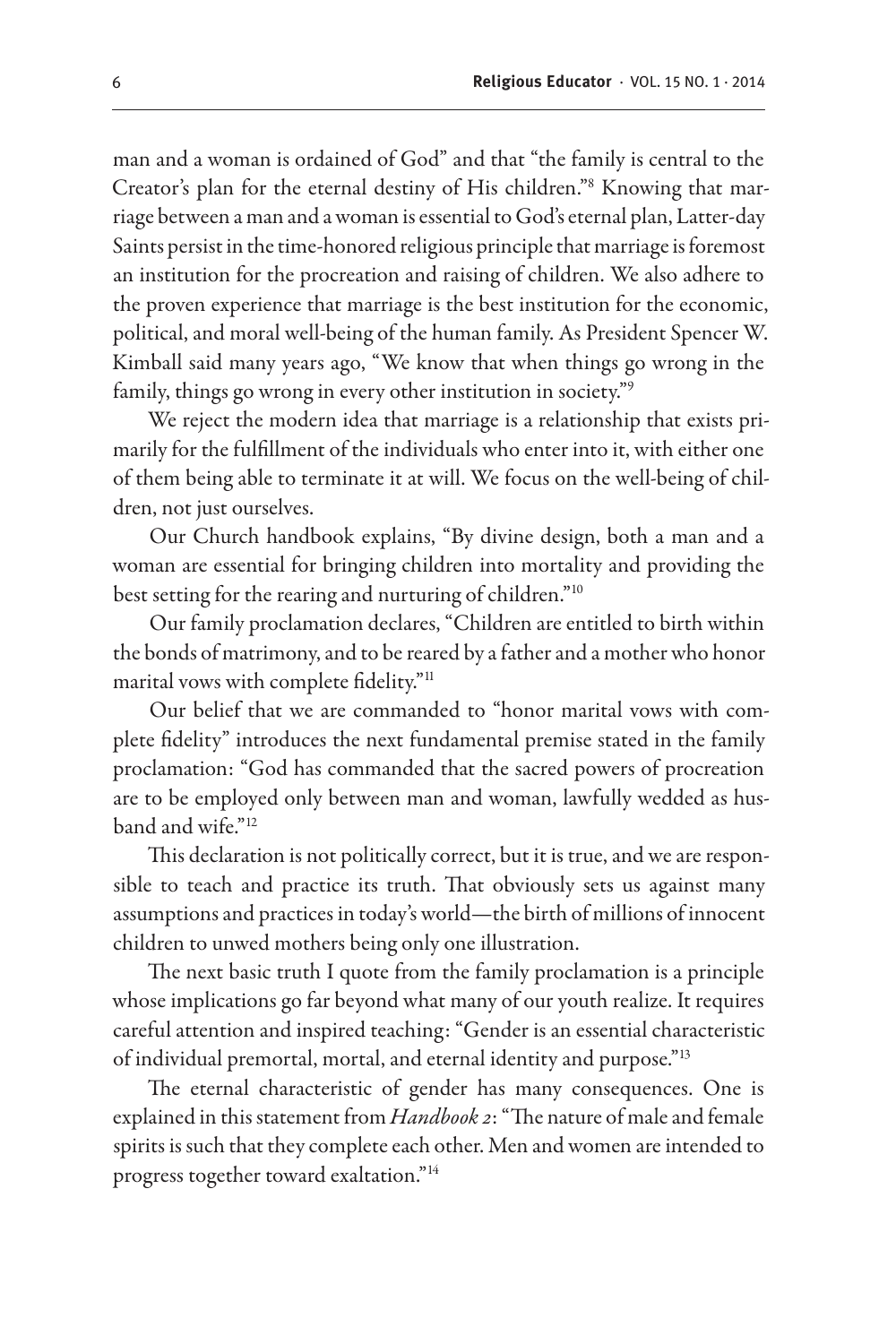Men and women spirits "complete each other" because they are different, and they "progress together toward exaltation" by, among other things, honoring those eternal, created differences. Thus, the family proclamation states, "By divine design, fathers are to preside over their families in love and righteousness and are responsible to provide the necessities of life and protection for their families. Mothers are primarily responsible for the nurture of their children. In these sacred responsibilities, fathers and mothers are obligated to help one another as equal partners."15

We rejoice in the distinctive and mutually supportive roles of men and women in God's plan. Men and women are to be different, yet they are inseparably bound together in a mutually supportive relationship to accomplish God's plan. Sister Elaine S. Dalton, Young Women general president, gave this important counsel to our BYU students:

Young women, you will be the ones who will provide the example of virtuous womanhood and motherhood. . . . You will also be the ones who will provide the example of family life in a time when families are under attack, being redefined, and disintegrating. You will understand your roles and your responsibilities. . . .

Young men, you will be the ones who will know that priesthood power—the power to act for God on the earth—is to be accessed only through purity. And you will use that priesthood power to bless generations.

For each of you, the very purity and virtue of your lives will attract the gaze of all the world in these latter days.16

All of us—men and women alike—find true and lasting happiness when we understand and rejoice in our unique roles in God's great plan of salvation.

Of course we see the need to correct some long-standing deficiencies in legal protections and opportunities for women. But in our private behavior, as President Gordon B. Hinckley taught many years ago about the public sector, we believe that any effort "to create neuter gender of that which God created male and female will bring more problems than benefits."<sup>17</sup>

The family proclamation concludes with a plea "to maintain and strengthen the family as the fundamental unit of society," and urges "responsible citizens and officers of government everywhere to promote those measures designed" to do so.18

When we begin by measuring modern practices and proposals against what we know of God's plan and the premises given in the word of God and the teachings of His living prophets, we must anticipate that our conclusions will differ from persons who do not think in that way. But we are firm in this because we know that this puts us on safe ground eternally. Many others will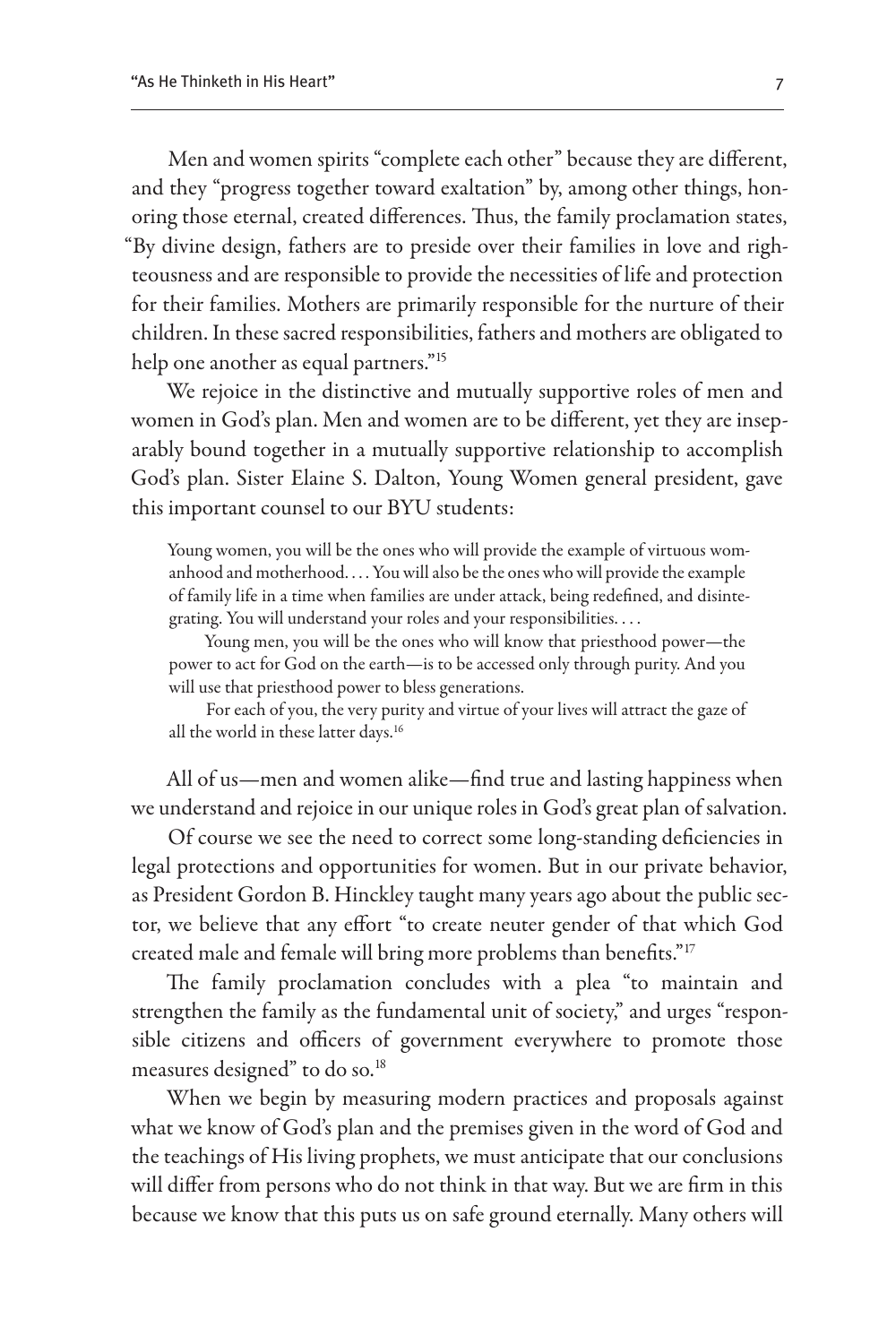not agree, but our explanation of why we think in this way will give others a better understanding of our positions.

#### **V.**

In a general conference talk in October 2009, I gave additional examples of ways some others think differently than faithful Latter-day Saints.19 These examples, which concerned possible confusion between the competing demands of love and law, are important enough to revisit here because they occur within loving relationships, even within Latter-day Saint families.

In the first example, a young adult in a cohabiting relationship tells grieving parents, "If you really love me, you would accept me and my partner just like you accept your married children." This young person asserts that parental love should override God's commandments. Parents who understand the purpose and effect of God's commandments and their own responsibilities obviously think differently. While not condoning conduct that violates God's commandments, they do not exclude a son or daughter from their love or their family circle.

Two other examples concern the effect of God's love. In one, a person rejects the doctrine that a couple must be married for eternity to enjoy eternal family relationships in the next life. He or she declares, "If God really loved us, I can't believe He would treat husbands and wives in this way." In the other example a person says his or her faith has been destroyed by the human suffering God allows to be inflicted on a person or a race, concluding, "If there were a God who loved us, He wouldn't let this happen."

Persons who think in this way mistakenly believe that God's love is so great and so unconditional that it will mercifully excuse them from obeying His laws or the conditions of His plan. They reason backward from their desired conclusion and assume that the fundamentals of God's eternal law must adhere to their concepts. But this thinking is confused. The love of God does not supersede His commandments or His plan.

Those who understand the relationship between God's love and His law know that "there is a law, irrevocably decreed in heaven before the foundations of this world, upon which all blessings are predicated—And when we obtain any blessing from God, it is by obedience to that law upon which it is predicated" (D&C 130:20–21).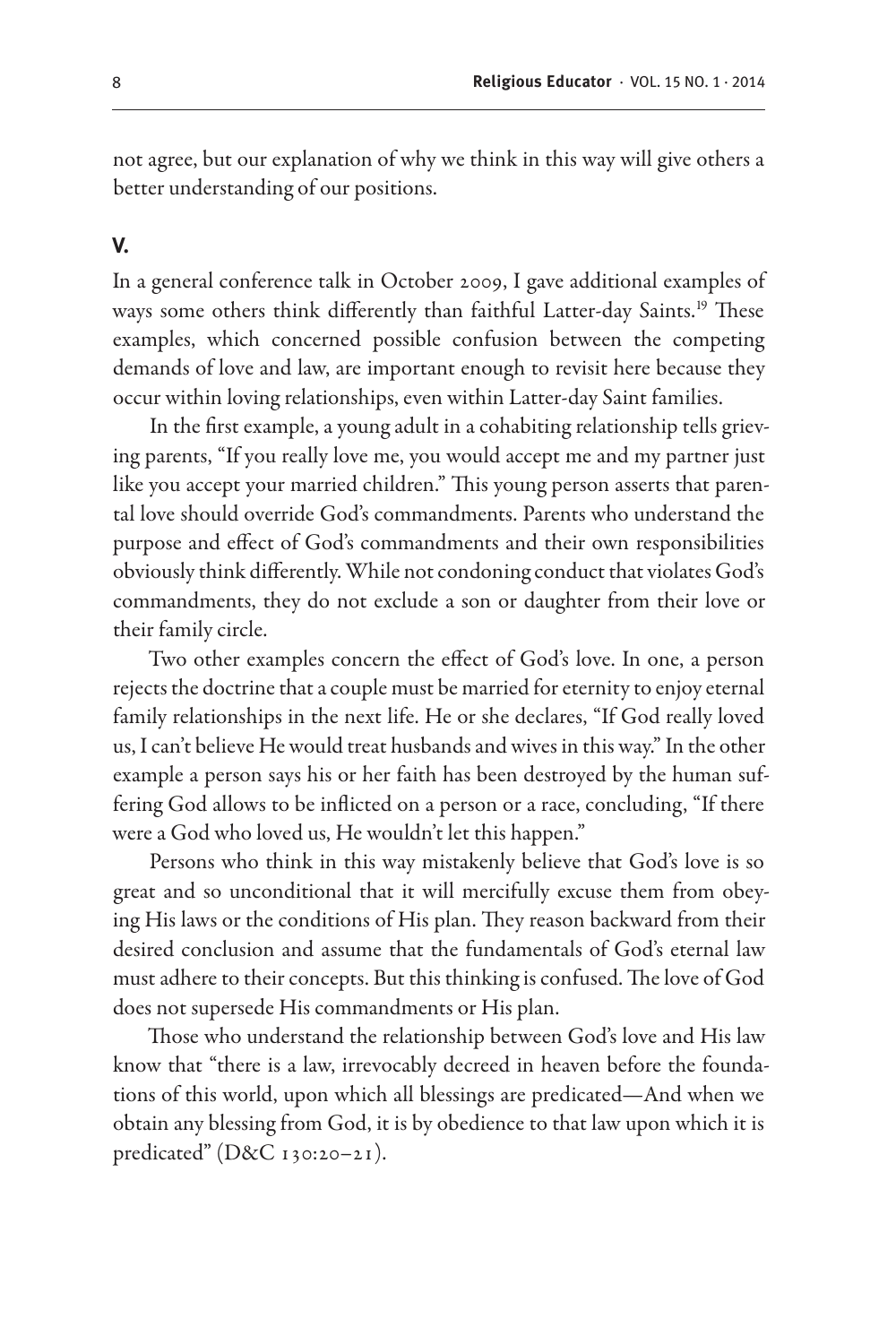Mercy cannot rob justice (see Alma 42:25). Those who obtain the mercy available because of God's great love for His children are "they who have kept the covenant and observed the commandment" ( $D&C$  54:6).

This fundamental principle helps us understand the why of many things, like justice and mercy balanced by the Atonement. It also explains why God will not forestall the exercise of agency by His children. Agency—our power to choose—is fundamental to the plan that brings us to earth. Typically, God does not intervene to forestall the consequences of some persons' choices in order to protect the well-being of other persons—even when they kill, injure, or oppress one another—for this would destroy His plan for our eternal progress (see Alma 42:8). While God will not prevent those choices (see Mosiah  $24:14-15$ , He will bless us to endure the consequences of others' choices. And those whose mortal opportunities are cut short or reduced by the choices of others eventually have every blessing and opportunity offered through the mercy and Atonement of Jesus Christ.

The eternal consequences and fairness of God's honoring His children's choices—their agency—culminates in what we have called act 3, our eternal destination in our Heavenly Father's plan. The Final Judgment that occurs there explains many things about the purpose and effect of our difficult mortal journey. We read in modern revelation, "All kingdoms have a law given" (D&C 88:36). For example: "He who is not able to abide the law of a celestial kingdom cannot abide a celestial glory. And he who cannot abide the law of a terrestrial kingdom cannot abide a terrestrial glory. And he who cannot abide the law of a telestial kingdom cannot abide a telestial glory" (D&C  $88:22-24$ ).

In other words, the kingdom of glory to which we are assigned in the Final Judgment is not determined by love but by the law that God has given us—because of His love—to qualify us for eternal life, "the greatest of all the gifts of God" (D&C 14:7). Those who know that truth will surely think differently about many things than those who do not.

#### **VI.**

The world in which we live is like the field described by the Savior in the Gospel of Matthew. Until the time of harvest, the wholesome and desirable wheat is growing side by side with the tares sown by the enemy, who is the devil (see Matthew 13:24–30, 39). In the parable of the sower, Jesus described the result: When the sower's word falls on stony places, where a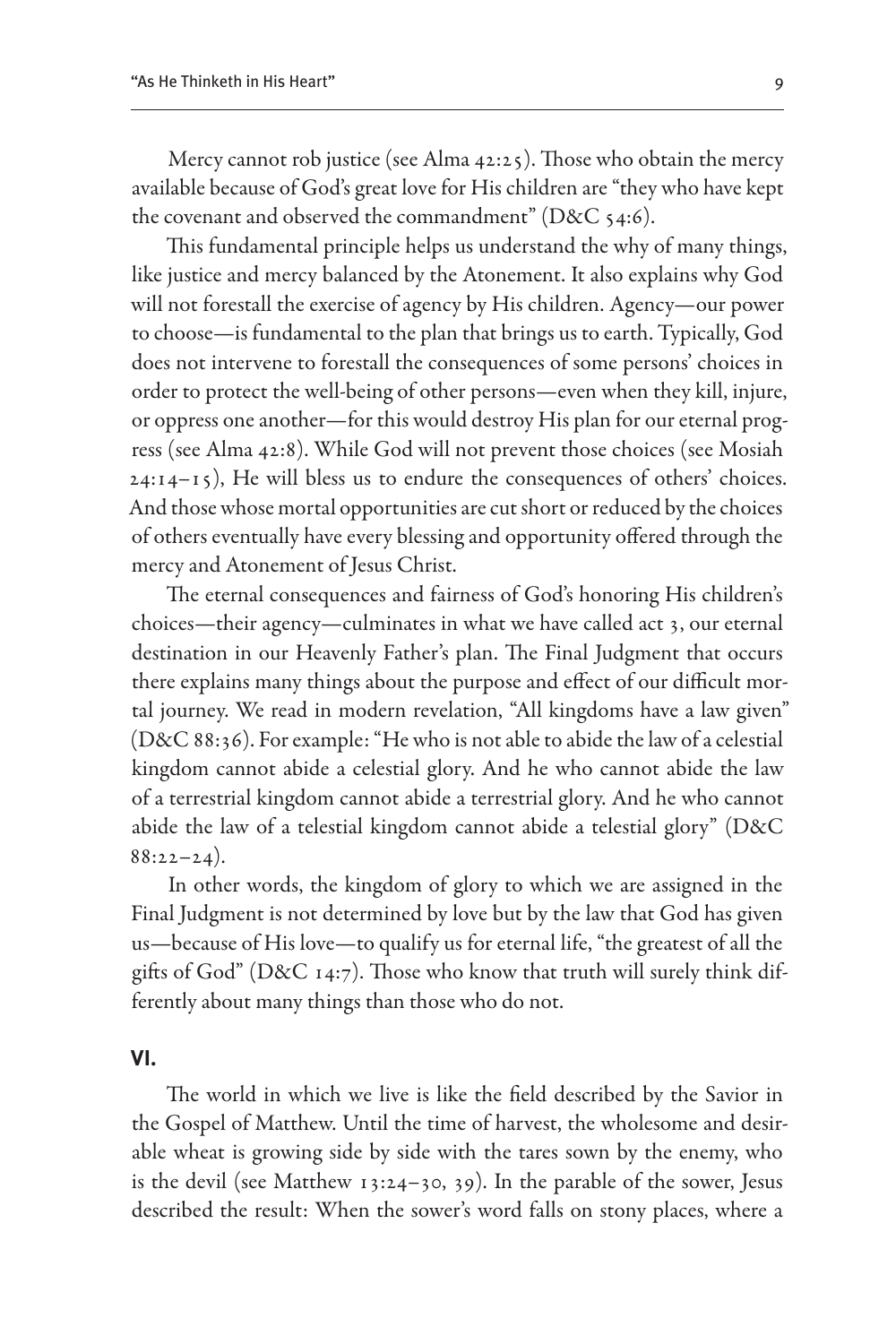hearer has "not root in himself," he will be offended when "tribulation or persecution ariseth because of the word" (see Matthew 13:20–21). Other seeds fall "among thorns" and, as Mark describes, "the cares of this world, and the deceitfulness of riches, and the lusts of other things entering in, choke the word, and it becometh unfruitful" (Mark 4:18–19). This parable describes the reaction of any of us who are offended when we suffer tribulation or persecution or otherwise become unfruitful because of "the cares of this world" or our "lusts of other things."

We should apply the caution Jesus gave to His disciples to "beware of the . . . doctrine of the Pharisees" (Matthew 16:12). We cannot escape the conclusions, teachings, and advocacy of modern Pharisees. We must live in the world. But the teaching that we not be "of the world" ( John 15:19; 17:14, 16) requires us to identify error and exclude it from our thinking, our desires, and our actions. In this way, through faith and trust in Jesus Christ and our knowledge of our Heavenly Father's plan, we can press forward with confidence in these troubled times.

We must help our young people think clearly about gospel truths and how to apply them to the challenges they face. Those who do this will be founded upon "the rock of our Redeemer, who is Christ, the Son of God," and will qualify for the prophetic promise that the mighty opposition of the devil will have no power to drag them into the gulf of misery because they are built upon that "sure foundation" and "cannot fall" (Helaman 5:12).

I testify of the truth of that secure foundation. I testify of Jesus Christ, who is the Author and Finisher of our faith. And I testify that we will be blessed when we anchor ourselves to the word of the Lord and the teachings of His prophets. And I testify of this in the name of Jesus Christ, amen. E

*© 2013 by Intellectual Reserve, Inc. All rights reserved.*

**Notes** 

4. Julie B. Beck, "Teaching the Doctrine of the Family," Seminaries and Institutes of Religion satellite broadcast, August 4, 2009, 4.

<sup>1.</sup> Robert D. Putnam and David E. Campbell, *American Grace: How Religion Divides and Unites Us* (New York: Simon & Schuster, 2010), 138.

<sup>2.</sup> Boyd K. Packer, "The One Pure Defense," address to CES religious educators, February 6, 2004, 4; see si.lds.org.

<sup>3. &</sup>quot;Boise Idaho Temple: 'Again Hallowed,'" *Church News*, November 25, 2012, 5.

<sup>5.</sup> See Sarah Jane Weaver, "Roundtable: 'Hastening the Work,'" *Church News*, December 30, 2012, 4–5.